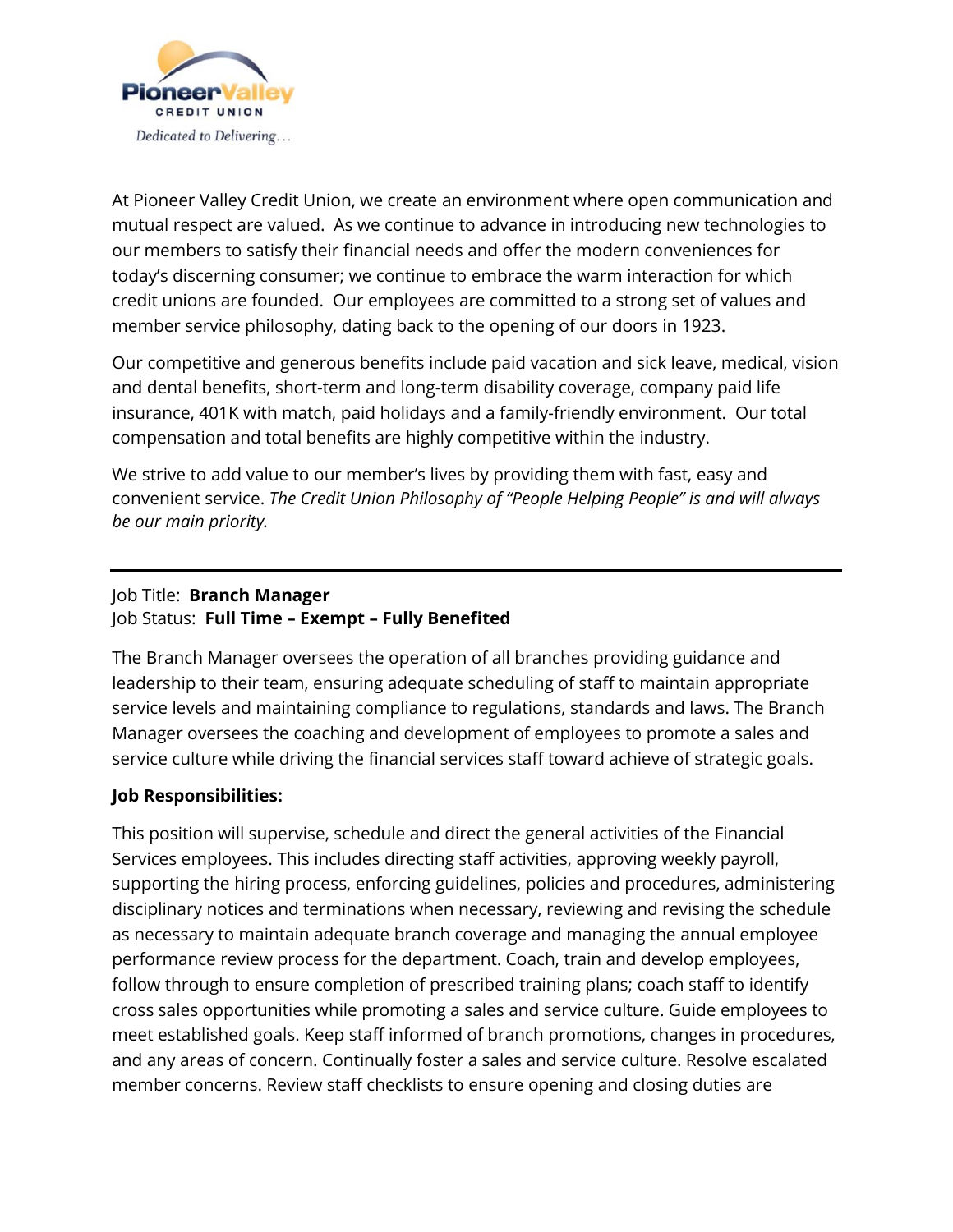

completed on a daily basis and perform periodic branch audits. Perform the functions of Teller and Financial Service Personnel and support branch activities as needed.

Ensure branch adherence to applicable regulatory requirements, and general office security and maintenance functions, including basic upkeep and troubleshooting of coin machines and cash recyclers. Review, analyze, and evaluate all phases of branch operations, procedures, trends, and needs on an ongoing basis; report significant findings and make recommendations to management. Monitor branch activities to ensure they are in compliance with established Credit Union policies and procedures. Manage all aspects of cash and negotiable items including branch balancing and reconciliation of Teller drawers, vault, ATM and other items.

Promote credit union products and services, actively participate in initiatives to grow the Credit Union membership base and increase loan volume in the branches. Assist members with account and loan inquiries; maintain up to date IRA regulation knowledge and NMLS status.

## **KNOWLEDGE, SKILLS AND EXPERIENCE REQUIRED FOR THE POSITION:**

- Maintain a cohesive, highly trained, motivated staff sufficient to meet daily branch demands.
- Coach, train and develop direct reports, ensure all staff members are certified in their roles.
- Maintain the schedule to ensure coverage for branch operations and efficiency.
- Provide informed, professional and accurate service and support to all members and associates.
- Effectively evaluate the efficiency of the branch and develop specific recommendations for improvements.
- Meet or exceed the established branch goals each month and ensure direct reports achieve at least the minimum standard of their individual goals.
- Maintain a regular meeting schedule with employees to address performance, goals progress and training needs.
- Complete and deliver performance reviews within the prescribed timeframe.
- Maintain dependable record of attendance and timeliness.

## **REQUIRED STANDARDS FOR ALL EMPLOYEES:**

Ensure quality service in all member interactions. Maintain a positive work environment that is respectful and professional towards members, co-workers, supervisors, vendors and visitors. Maintain complete confidentiality of member, employee, and Credit Union information. Abide by PVCU policies and procedures, including regulatory compliance